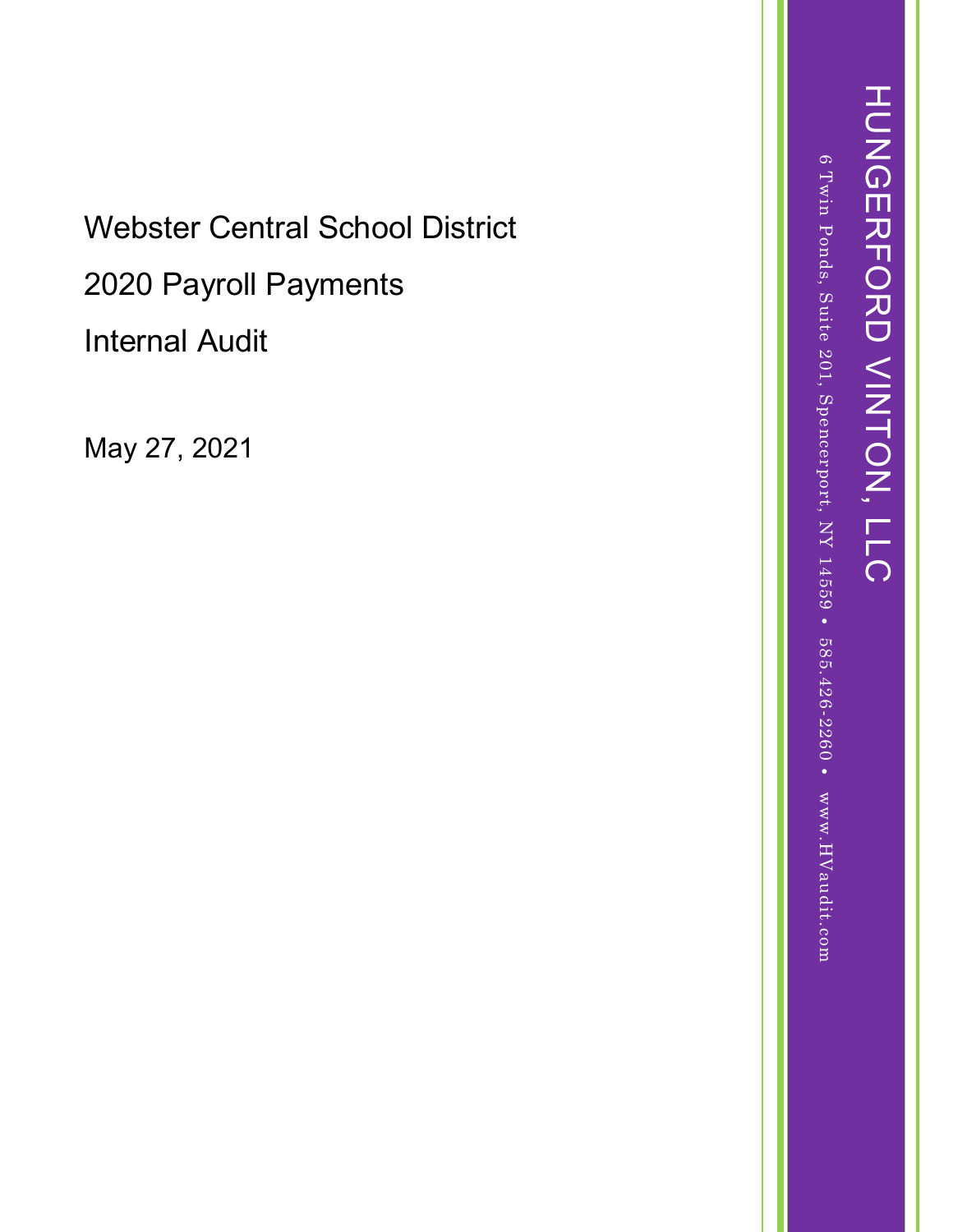#### **AUDIT REPORT**

| School District:    | Webster Central School District (WCSD)                                      |
|---------------------|-----------------------------------------------------------------------------|
| To:                 | Brian Freeman, Assistant Superintendent for Finance and Management Services |
| From:               | Timothy Hungerford, Hungerford Vinton, LLC                                  |
| Subject:            | 2020 Payroll Payments Internal Audit                                        |
| <b>Report Date:</b> | May 27, 2021                                                                |

# **OBJECTIVE:**

Internal Audit performed a risk assessment for WCSD in March 2019 and determined that one of moderate risk areas for WCSD is the Payroll Cycle. However, since that time, the Covid-19 pandemic forced a reevaluation of the key risks, and the payroll payments made in the calendar year 2020 were considered an area that should take priority for an internal audit.

The main objective of the internal audit was to:

• Perform data analysis to identify any of payroll information anomalies for further review (i.e., unexpected changes in payment amounts, unexplained additional amounts or excessive amounts paid)

## **AUDIT SCOPE & KEY INFORMATION:**

Based on conversations with key WCSD contacts, we determined the information processed through Wincap would be the main source of our data analytics. Our main contacts at WCSD were Brian Freeman, Donna Ewing, and Kate Ferruzza. We requested the payments made to employees for the calendar year 2020 and had the name of the employee hidden in case the data was compromised.

## **AUDIT APPROACH**

We customized an audit program to focus on data analytics of the payroll payment data. This included:

- Stratifications of the data for outliers and relative size factor testing
- Summarization of the data compared to 2020 federal filings (W-2)
- Benford's Law application for fraud identification

Upon identification of anomalies, review supporting documentation for authorization and reasonableness.

## **AUDIT INFORMATION USED:**

The information provided by WCSD included the following:

- WINCAP
	- o Payroll payment data for 2020
	- $\circ$  86,635 lines of payments totaling \$92,070,812.74.
- **Interviews** 
	- o Meetings and interviews with key personnel.
- Support and authorization for identified anomalies.

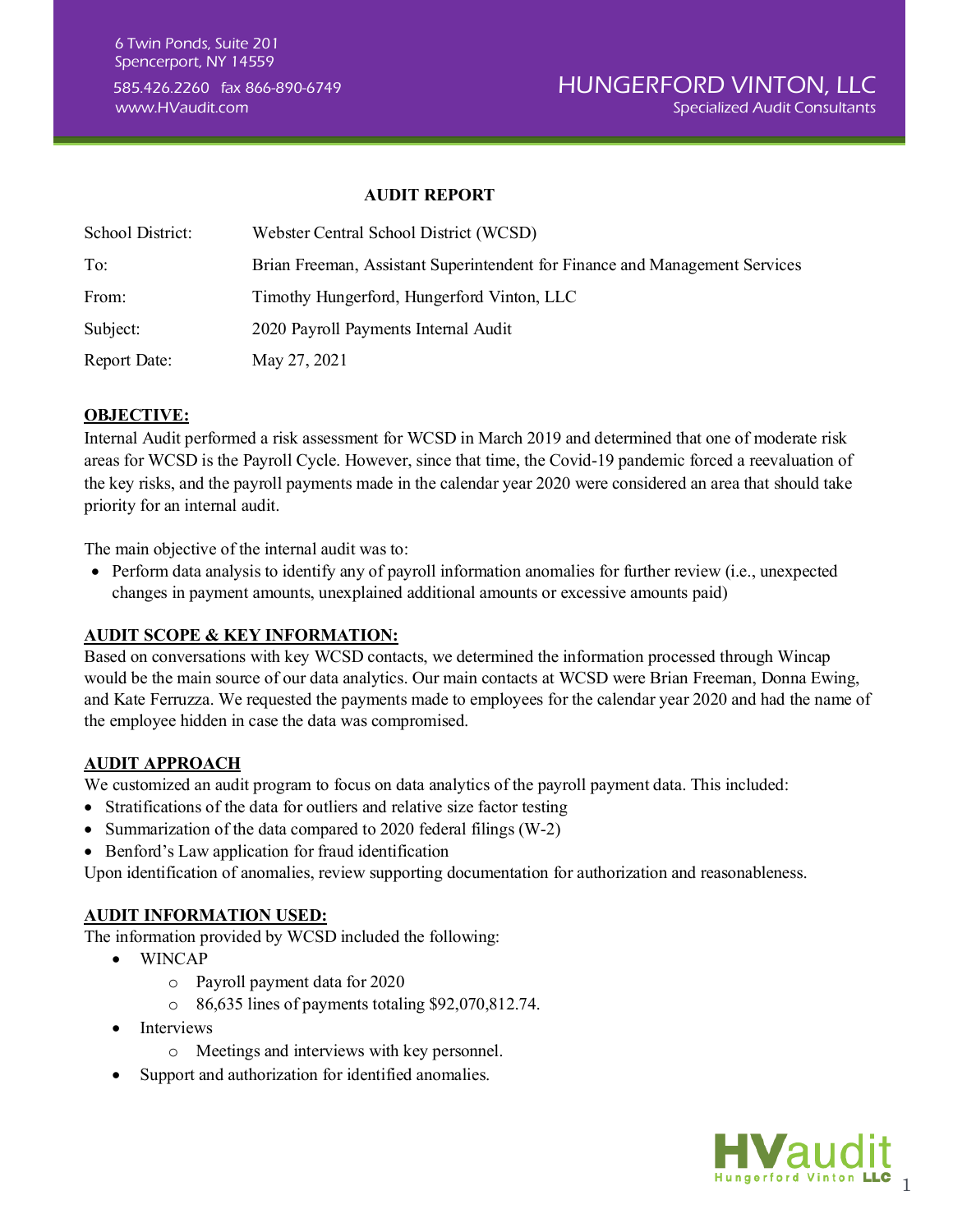# **SUMMARY OF AUDIT FINDINGS:**

During our review of the 2020 Payroll Payments, we identified the following significant issues:

## *No Significant Findings*

All identified anomalies were supported with documentation and authorization by the WCSD.

# **MISCELLANEOUS OBSERVATIONS**

During our review we identified information that was not considered a significant issue for the WCSD; however, the information was viewed as important to share with the audit committee.

- Notification of Terminations and Hirings. There were a couple instances where employees were not paid correctly due to the timing of communications from the school buildings to the central offices. For example, one substitute was not paid for nearly six weeks after starting work due to the timing of the proper paperwork and submission to the central offices for processing. This can also occur related to terminations causing employees to be paid after service has ended. When these situations occur, the business office ensures that the retroactive payroll is processed, or the excess paid amounts are collected. Because this is an infrequent occurrence and all instances are resolved by the business office in a timely manner, we did not consider this a significant issue.
- During the COVID-19 pandemic of 2020, there were unusual circumstances related to pay brought on by state official mandates. One such requirement was a time when essential individuals were paid time and a half when they would not normally have been paid at that rate. As such, there were adjustments or retroactive payment adjustments that occurred in 2020 that appeared to be anomalies. Upon review, these payments were properly reviewed and authorized.

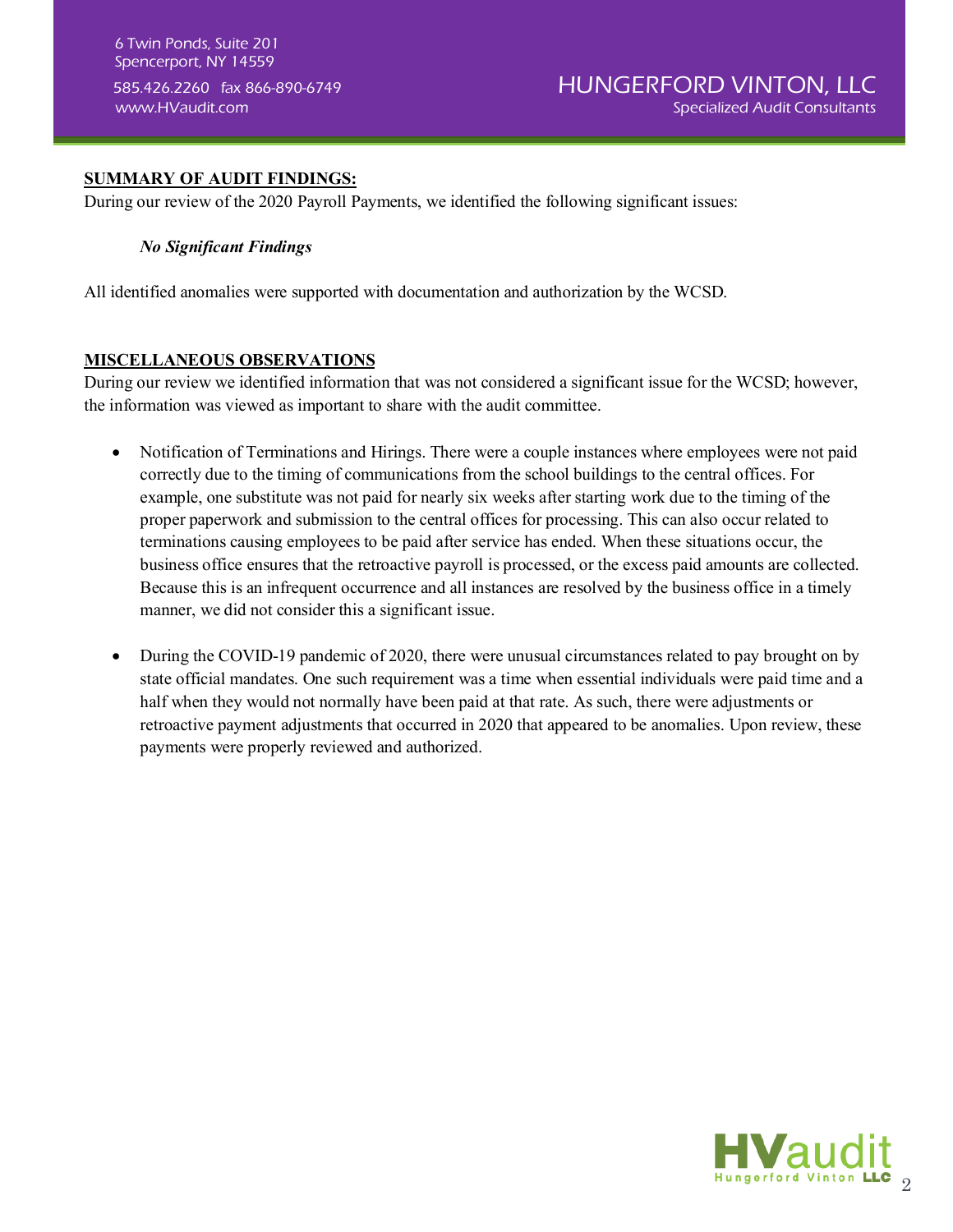# **APPENDIX A**

### **Benford's Law Analysis**

Benford's Law is a data analytical tool that attempts to identify fraud in large quantities of data transactions. It is based on the frequency distribution of leading digits in sets of numerical data. The principle states that in many naturally formed collections of numbers the probability of the occurrence of leading digit (\$1,000 has a leading digit of 1) will obey closely to a set of percentages. For example, the probability in a naturally occurring set of transactions that the first digit will be a 1 is 30.10%. Benford's Law has assisted in identifying fraud anomalies. It has also expanded to the first two digits to assist in narrowing the identification of fraud.

We performed Benford's Law on the WCSD 2020 payroll data. Based on our review of diversions from the expected probabilities, we did not identify any fraud using this technique.

#### First Digit Analysis:

It is common for teachers and administration to have payroll amounts starting with 2 or 3 based on contractual terms which explains the deviation from Benford's Law, so all appears proper.



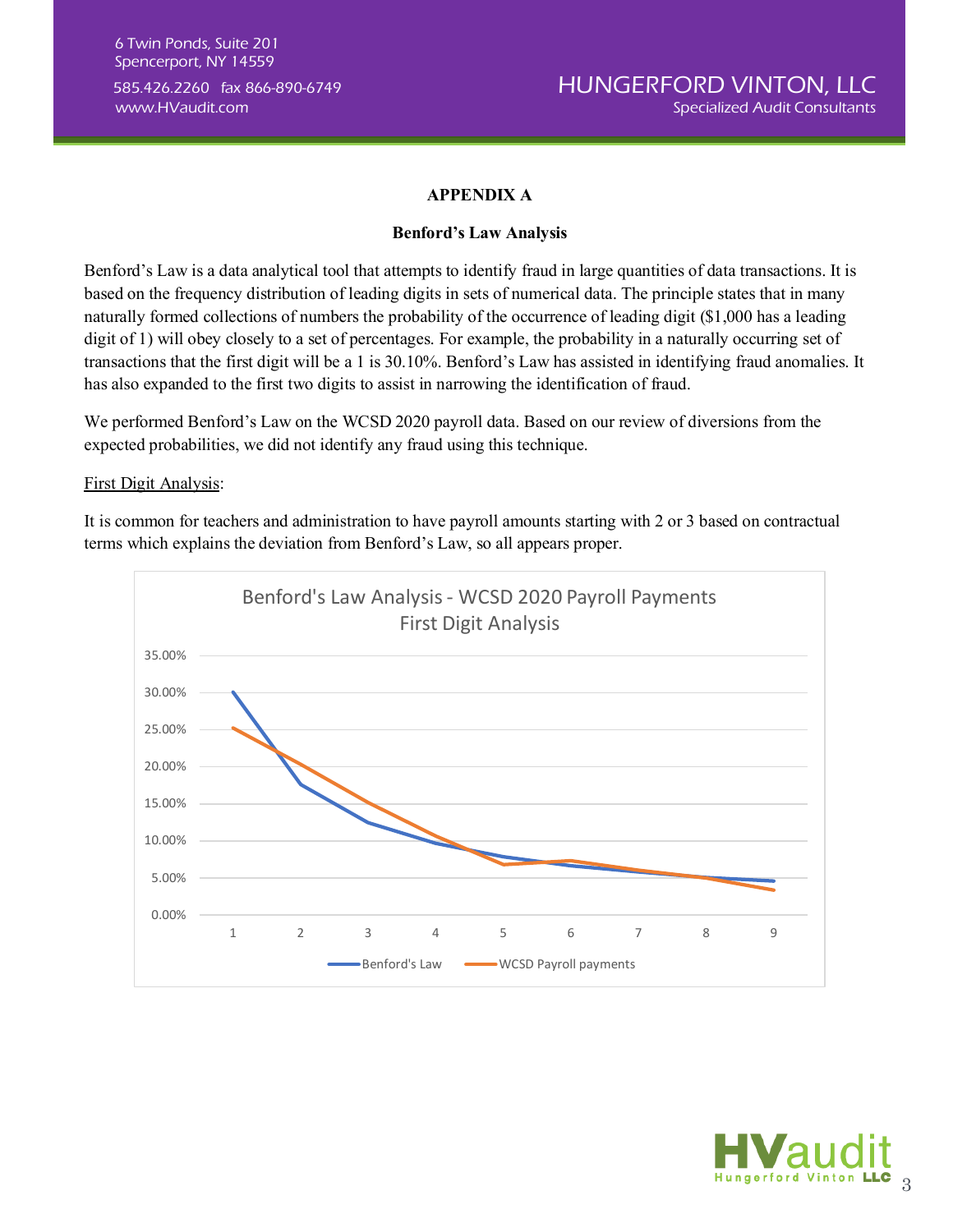# First Two Digit Analysis:

The deviations from Benford's Law are related to fixed contractual payments and appear to have reasonable justifications.



## Second Digit Analysis:

The deviations from Benford's Law are related to fixed contractual payments and appear to have reasonable justifications.



Benford's Law Analysis - Second Digit - WCSD